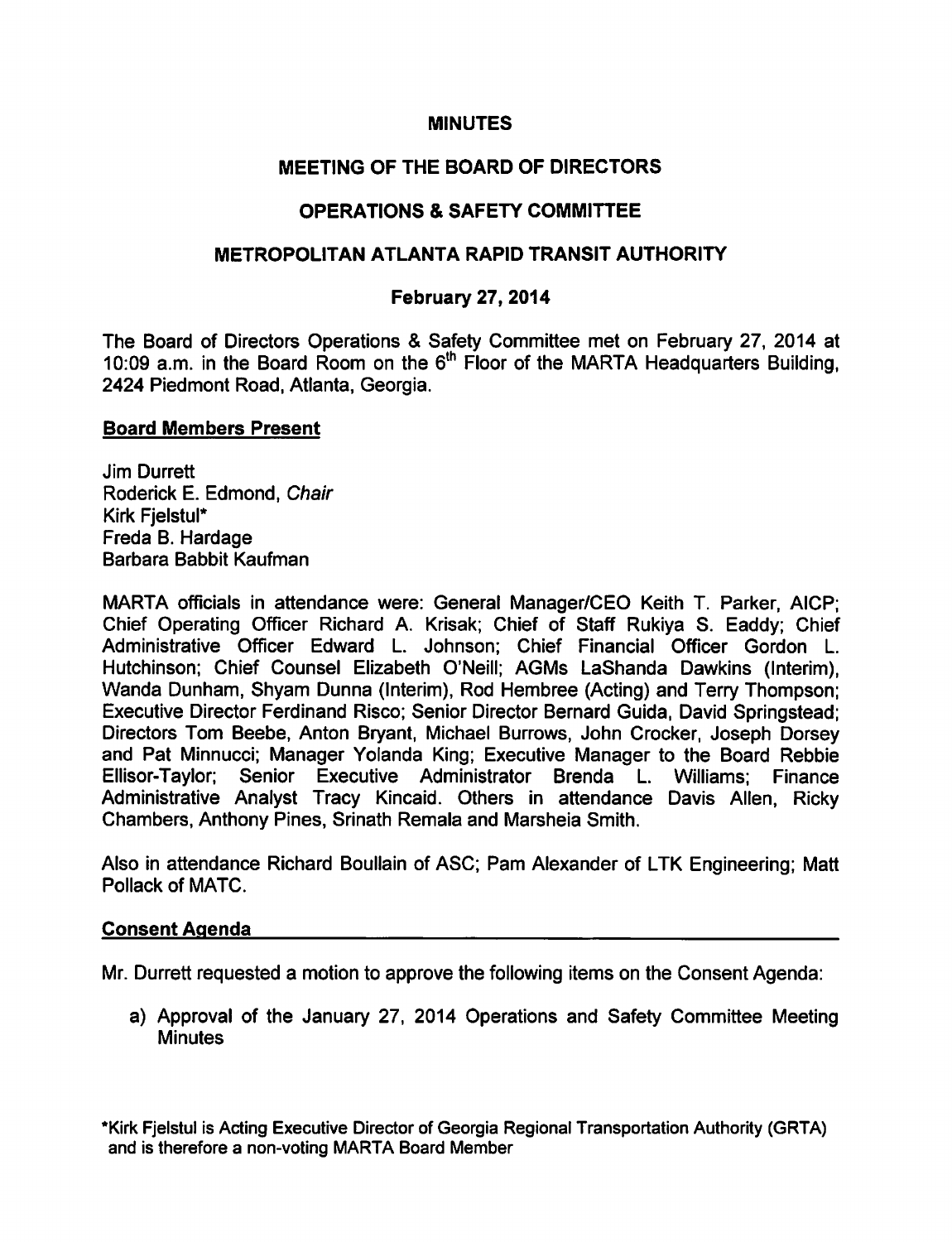b) Resolution Authorizing the Award of a Contract for the Procurement of Bus Brake Kits, CP B29031

On motion by Mrs. Hardage seconded by Mrs. Kaufman, the Consent Agenda was unanimously approved by a vote of 3 to 0, with 3 members present.

### Individual Agenda

## Resolution Authorizing the Award of a Contract with Cubic Transportation Systems. Inc. for Breeze Fare Collection System for Atlanta Streetcar. P31414

Mr. Boullain presented this resolution for Board of Directors' approval authorizing the General Manager/CEO or his delegate to enter into a Sole Source Contract with Cubic Transportation Systems, Inc., for the Breeze Fare Collection System for the Atlanta Streetcar.

On motion by Mrs. Hardage seconded by Mrs. Kaufman the resolution was unanimously approved by a vote of 4 to 0, with  $5*$  members present.

## Resolution Authorizing Award of a Contract with Delta Manufacturing for Procurement of a Wheel Lathe for the Atlanta Streetcar, RFP P27790

Mr. Boullain presented this resolution for Board of Directors' approval authorizing the General Manager/CEO or his delegate to enter into a Sole Source Contract with Delta Manufacturing for Procurement of a Wheel Lathe for the Atlanta Streetcar.

On motion by Dr. Edmond seconded by Mrs. Kaufman the resolution was unanimously approved by a vote of 4 to 0, with  $5*$  members present.

### Resolution Authorizing Award of a Single Source Contract with Shindler Corporation for Elevator and Escalator Services for Fire Protection System Upgrade Project. RFP P29928

Mr. Minnucci presented this resolution for Board of Directors' approval authorizing the General Manager/CEO or his delegate to enter into a Single Source Contract with Schindler Elevator Corporation (Schindler) for Elevator and Escalator Services for the Fire Protection System Upgrade (FPSU) Project.

On motion by Mr. Durrett seconded by Mrs. Kaufman the resolution was unanimously approved by a vote of 4 to 0, with  $5*$  members present.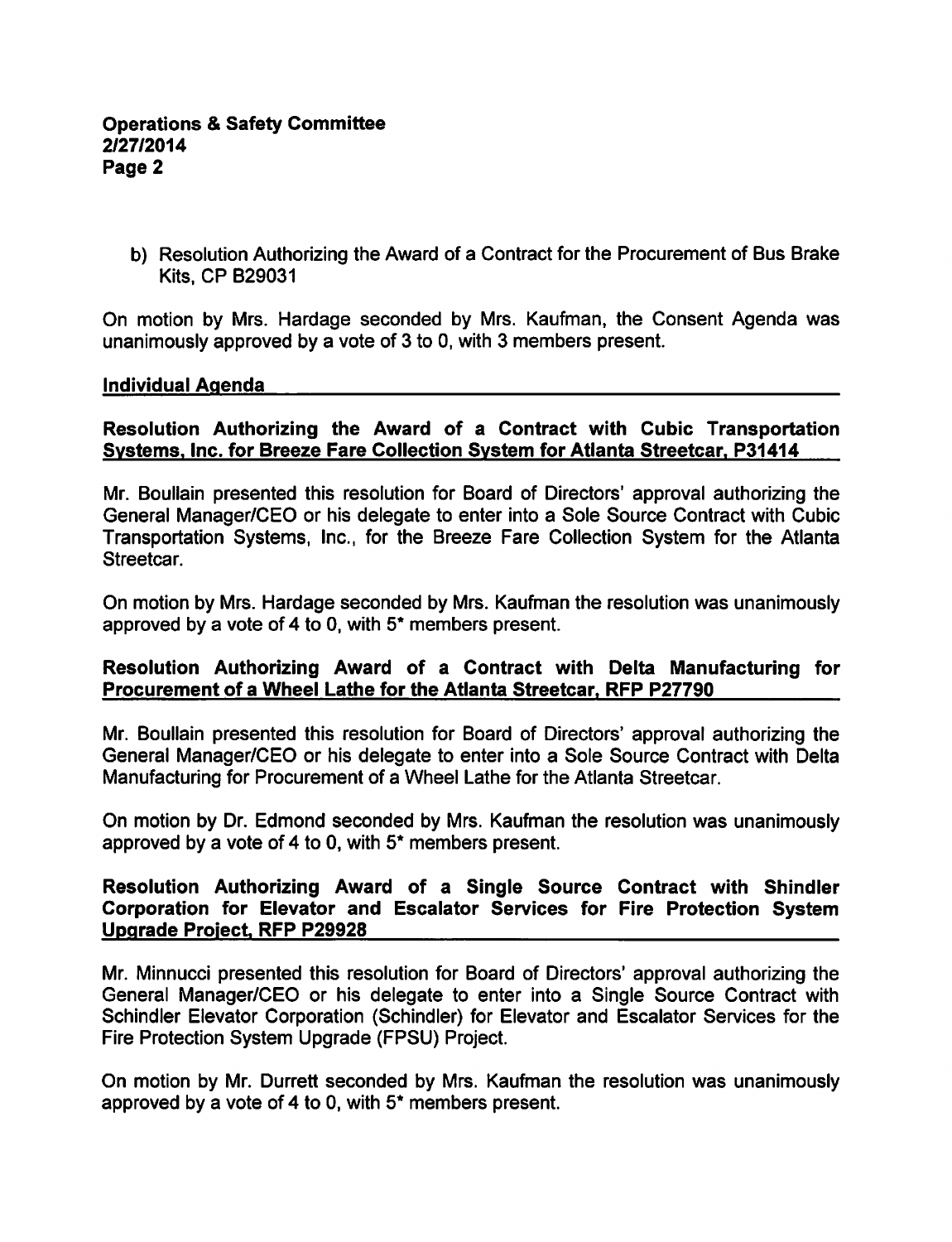# **Briefing – MARTA Police Department Security**

Chief Dunham briefed the Committee on MARTA Police Department Security.

MARTA Police/Emergency Management

- MARTA Police established by MARTA Act Section  $8$ (o)
- Service area is City of Atlanta, DeKalb and Fulton Counties
	- o 804 square miles
	- Coordination with 28 local jurisdictions

## MARTA Police Coverage and System Overview

- $\bullet$  8 Park & Ride Lots
- 14 Major Building Facility Locations
- 38 Rail Stations
- 173 MARTA Mobility Vans
- 318 Rail Vehicles
- 513 Buses
- 750 Bus Shelters
- 8,500 Bus Stops

# MARTA Police Personnel

- 328 Sworn Law Enforcement Personnel
- 57 Civilian Personnel
- Four precincts:
	- $\circ$  Dunwoody Station (North)
	- o Indian Creek Station (East)
	- Five Points Station (Central)
	- College Park Station (South)

## Services Provided by MARTA Police

- Bike Patrol Unit
- Special Operation Response Team (SORT)
- Hostage Negotiation Team
- Motorcycle Unit
- Explosives Detection K9 Unit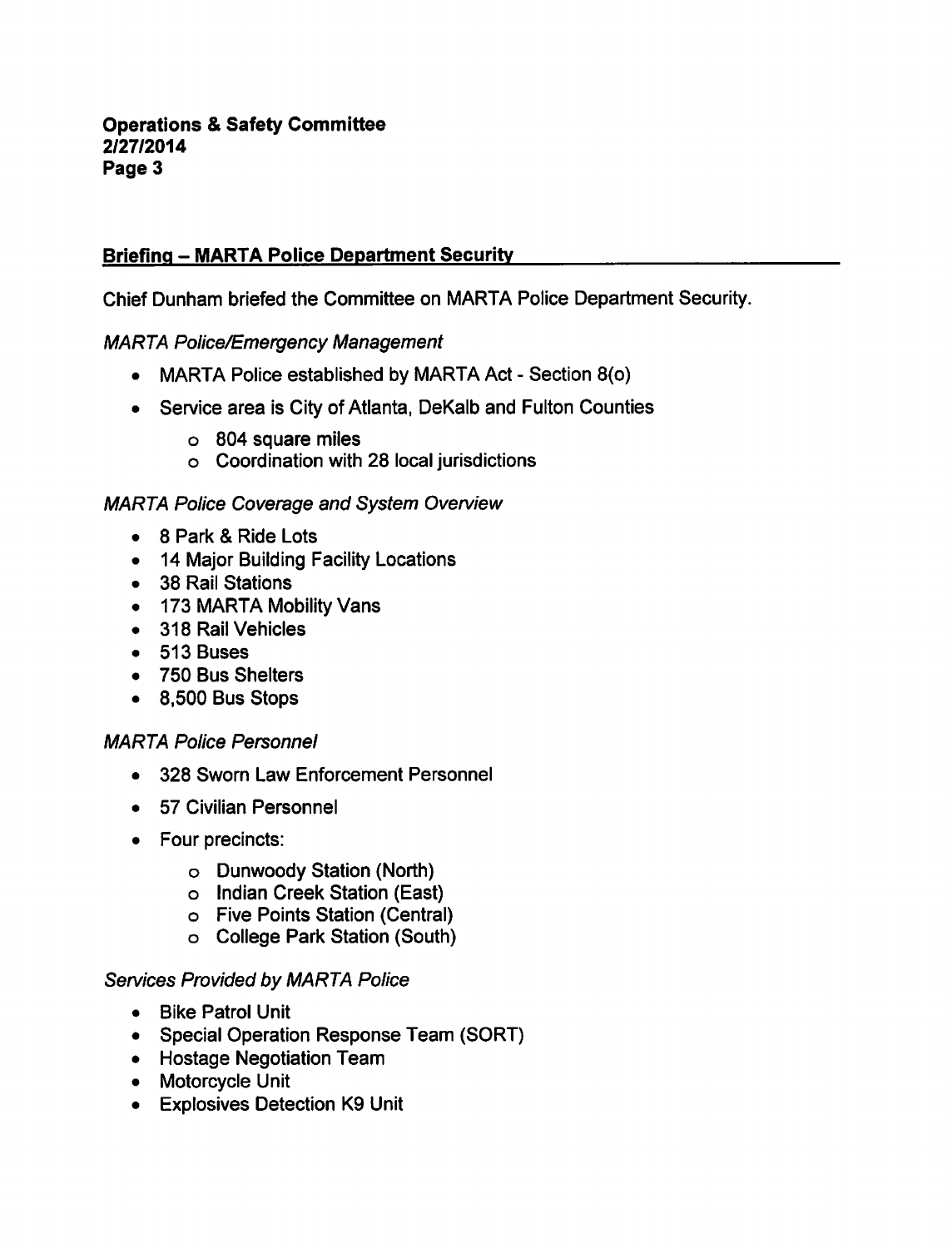## **Operations & Safety Committee** 2/27/2014 Page 4

- Narcotics Detection K9 Unit
- Juvenile Crime Prevention Team (JCPT)
- Criminal Investigations Unit (CIU)
- Emergency Preparedness Unit (EPU)
- Protective Specialist
- Bomb Assessment Team

### MARTA Police is a:

- $\triangleright$  Tier 1 Agency (Department of Homeland Security) Highest "risk" status (national threat and vulnerability assessments)
- $\triangleright$  State certified police agency CALEA National Accreditation (Commission on Accreditation for Law Enforcement Agencies); first transit agency to receive this accreditation

### MARTA Police Department Activities

- Current Security Initiatives
	- See Something, Say Something Campaign
	- $\circ$  See-N-Say App  $-7,000$  downloads
	- Video Analytics
	- o CCTV Expansion
	- Citizens Emergency Response Team (CERT)
- Nuisance Behavior Initiative  $\bullet$ 
	- Ride with Respect/Suspension Policy
	- Total Number of Suspensions: 748
	- Fare Evasion the most prevalent at 400 Suspensions
	- Total Number of Appeals: 75
	- Total Number of Repeat Offenders: 26

## **Challenges**

- Recruiting/Retention
- Pav
- **•** Diversity
- Overtime
- FMLA

Mr. Durrett referenced MARTA's Ride with Respect program and asked about nuisance behavior reported by patrons.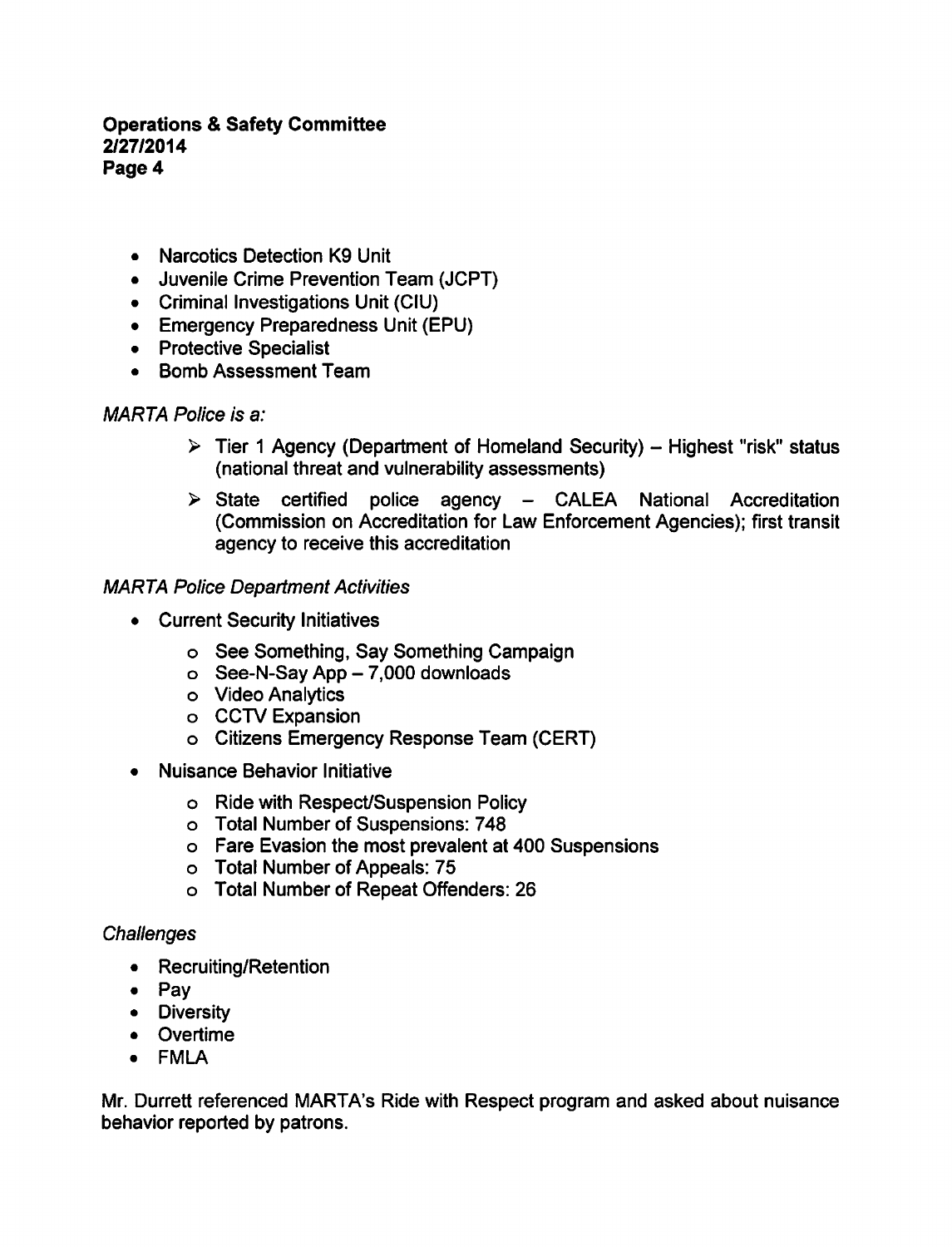### **Operations & Safety Committee** 2/27/2014 Page 5

Chief Dunham said initially reports came from other riders. MARTA's patrons seem to be most aggravated by fare evaders.

Mr. Parker said MARTA is providing an assessment to MARTOC at the six month mark  $-$  that information will also be made available to Board Members.

Dr. Edmond asked what is the status of the app that allows patrons to report an incident to MARTA police via text message.

Chief Dunham said MARTA's Information Technology and Marketing departments are currently working on it.

Mr. Parker said staff can provide a full update at the next Committee meeting.

Mr. Krisak said MARTA has provided better graphics on rail cars and buses so that people can clearly see where they are when they need to report an incident.

Dr. Edmond said he would like to know how the crime rate compares to ridership.

Mr. Parker said staff would provide that information.

Dr. Edmond asked about MARTA Police recruiting efforts.

Mr. Parker said MARTA is in massive competition with other local jurisdictions to recruit police officers. Other agencies have been able to offer better pay and benefits; additionally, MARTA is safer and may not give officers the persistent rush they may get from working for another agency.

Dr. Edmond said it is a shame to lose trained employees. He said he would be open to paying officers more to keep the experience at MARTA  $-$  it will save the Authority money in the long run.

Mrs. Hardage asked if the Authority has looked into offering MARTA Police flexible scheduling.

Chief Dunham said MARTA used to offer 4 days on, then days off. This is a challenge when you lose an officer because it generally takes 18 months to get back level.

Dr. Edmond asked staff to come back to Board with idea for recruiting and retaining officers.